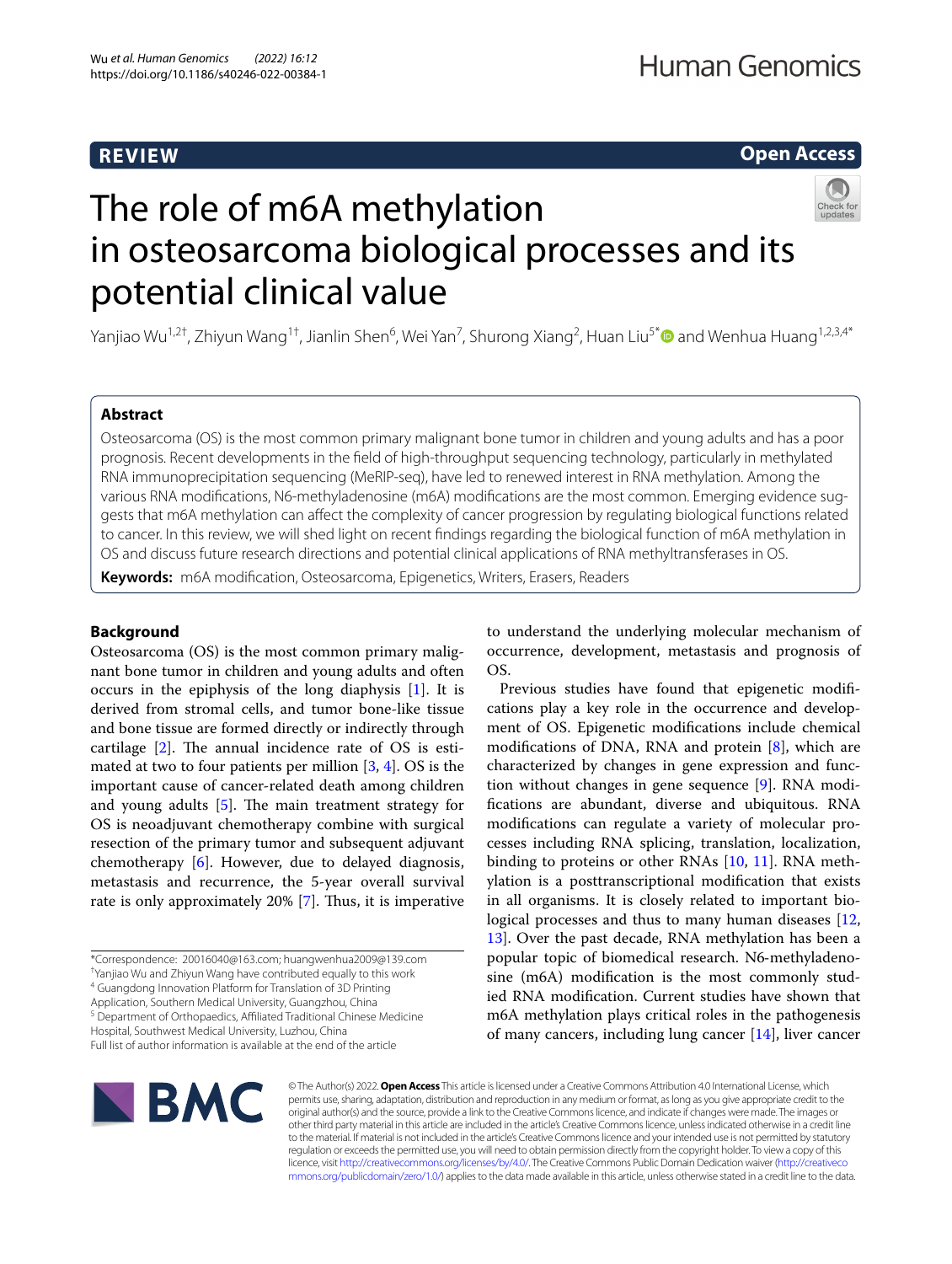[[15\]](#page-6-14) and gastric cancer [[16](#page-6-15)]. Similarly, the functions of m6A are critical for tumor initiation, promotion, and progression in OS. This paper reviews the relationship between m6A methylation and OS: m6A methylation is involved in the occurrence, development, metastasis and prognosis of OS. We also discuss the potential clinical applications and future directions of m6A modifcation as a biomarker as well as a therapeutic target of OS. The information presented here provides new ideas for the treatment of OS. It will help better treat patients with OS in future.

## **m6A methylation**

m6A methylation was frst discovered in 1974 [\[17](#page-6-16)]. It is the most abundant internal modifcation of RNA in eukaryotic cells, accounting for more than 80% of all RNA modifications  $[18]$  $[18]$  $[18]$ . In recent years, with the rapid development of high-throughput and high-sensitivity sequencing methods, the universality and importance of m6A modifcation have gradually been recognized [[19,](#page-6-18) [20](#page-6-19)]. m6A has a conserved modifed gene sequence, which is distributed and enriched in the long exon, near the stop codon and 3′ untranslated regions (UTRs). m6A modifcation can transfer a methyl to the N-6 position of the adenosine in the nucleic acid [[14,](#page-6-13) [21](#page-6-20)]. As a transcriptome regulator of gene expression, m6A modifcation can afect pre-mRNA splicing and mRNA transport, degradation and translation  $[22]$  $[22]$  $[22]$ . The process of m6A methylation is dynamic and reversible and is regulated by m6A methylation regulators ("writers", "erasers" and "readers") [[23\]](#page-6-22).

## **m6A writers**

m6A writers are multicomponent methyltransferase complexes. Known components of such complexes are methyltransferase-like 3 (METTL3), methyltransferase-like 14 (METTL14), methyltransferase-like 16 (METTL16), Wilm's tumor-associated protein (WTAP), zinc-fnger CCCH domain-containing protein 13 (ZC3H13), vir-like m6A methyltransferase-associated (VIRMA, also called KIAA1429), RNA-binding motif protein 15 (RBM15/15B), etc.  $[24-26]$  $[24-26]$ . METTL3 was the frst m6A writer protein to be identifed. It is the most important component of the methyltransferase complex (MTC) but has no enzyme activity alone without MET-TLE4 [\[27](#page-7-1)[–30\]](#page-7-2). In the MTC, METTL3 and METTL14 can form a stable METTL3-METTL14 complex at a ratio of 1:1 [[31](#page-7-3)]. METTL3 is the active catalyzing enzyme, while METTL14 can enhance the activity of METTL3 and stabilize the structure of the MTC [[30\]](#page-7-2). In addition, METTL14 is responsible for promoting substrate binding. WTAP can bind to the METTL3-14 complex and participate in catalytic activity and element localization in nuclear speckles [\[32](#page-7-4)]. KIAA1429 can mediate mRNA m6A methylation in 3′UTRs and near stop codons [\[33](#page-7-5)]

## **m6A erasers**

m6A erasers are demethylases that can mediate reversible and dynamic m6A modifcation. Fat mass and obesity-associated protein (FTO) were the frst m6A demethylase to be discovered [[34\]](#page-7-6). FTO oxidizes m6A into N6-hydroxymethyladenosine and N6-formyladenosine and demethylates m6A both in vivo and in vitro [[35\]](#page-7-7). The  $\alpha$ -ketoglutarate-dependent dioxygenase alk B homolog 5 (ALKBH5) was the second m6A demethylase to be identifed (in 2013) and is localized to the nucleus [[36\]](#page-7-8). ALKBH5, as an FTO homolog but different from FTO, directly catalyzes modifcation of m6A to adenosine without a detected intermediate [[36](#page-7-8)].

#### **m6A readers**

The regulation of mRNA processing and metabolism by m6A largely depends on the efective recognition of m6A binding proteins. These binding proteins are called m6A readers. The YT521-B homology (YTH) domain family includes YTHDF1, YTHDF2, YTHDF3, YTHDC1, YTHDC2, which can recognize m6A modifcations and regulate multiple biological functions [\[37](#page-7-9)]. YTHDC1 is localized to the nucleus and can regulate RNA alternative splicing and nuclear export [\[38](#page-7-10), [39\]](#page-7-11). Other family members are located in the cytoplasm and can identify specifc m6A sites to exert posttranscriptional functions [[40–](#page-7-12)[43\]](#page-7-13). Other m6A readers, such as ELAV-like protein 1 (ELAVL1) [[44\]](#page-7-14), insulin-like growth factors (IGF2BP1, IGF2BP2 and IGF2BP3) [\[45–](#page-7-15)[47\]](#page-7-16) and heterogeneous nuclear ribonucleoproteins (HNRNPC and HNRNPA2/ B1) [\[48](#page-7-17), [49](#page-7-18)], have been identifed.

## **The role of m6A methylation in OS**

Recently, emerging evidence has revealed that m6A methylation is closely associated with processes related to the progression of OS, including tumor proliferation, apoptosis, migration, invasion, metastasis and drug resistance. In this section, we review the recent fndings related to m6A methylation in OS (Table [1\)](#page-2-0).

## **The role of m6A methylation in the proliferation and apoptosis of OS**

Deregulation of cell proliferation and suppression of cell death together promote the progression of cancer [\[50](#page-7-19)]. Researchers have found that the m6A writer METTL3 plays a role as an oncogene in the progression of OS and is located in the cytoplasm and nucleus of OS cells. Zhou et al. [\[51](#page-7-20)] found that silencing METTL3 in SAOS-2 and MG63 cells signifcantly inhibited the m6A methylation level, inhibited cell proliferation and promoted cell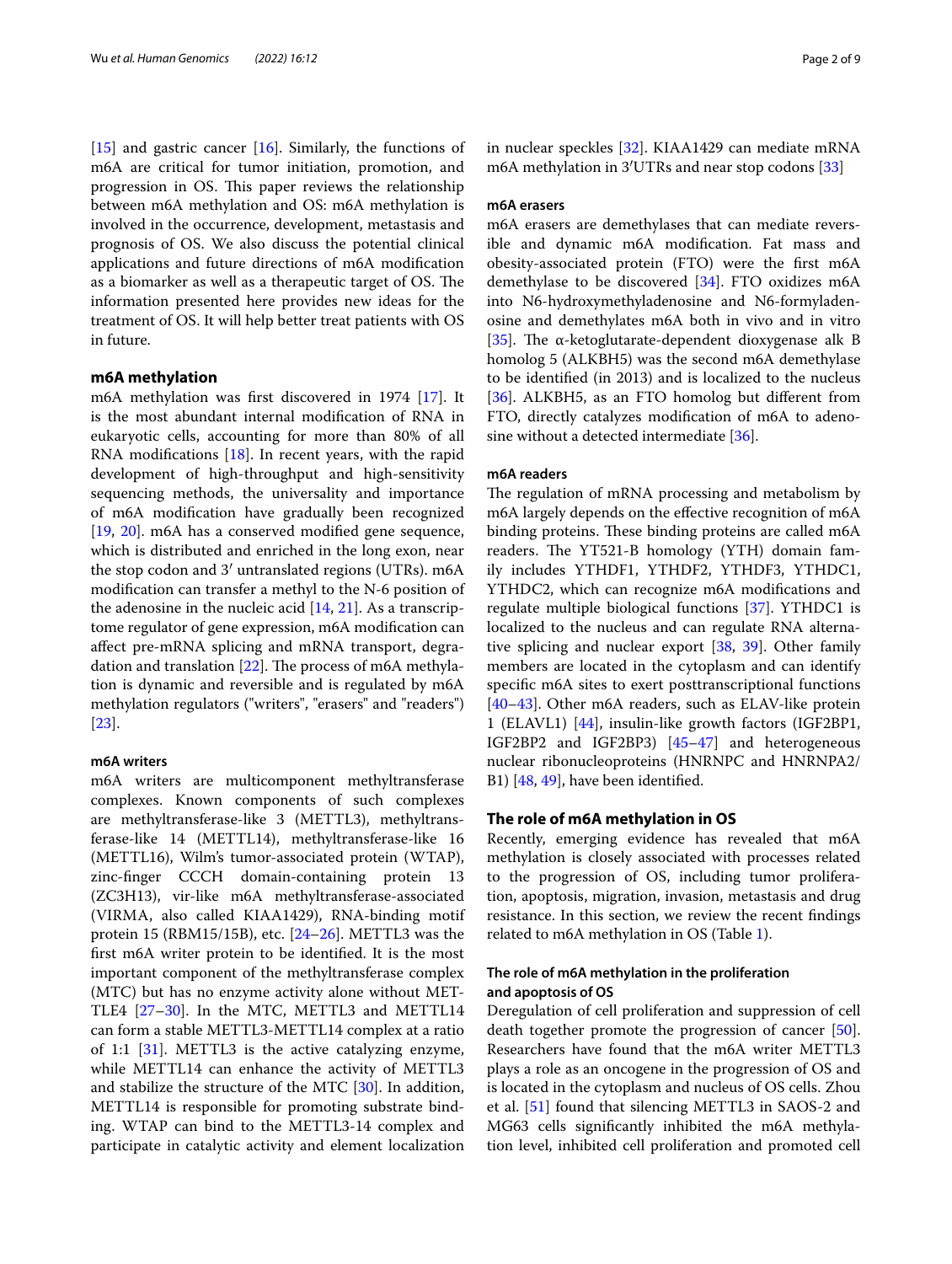## <span id="page-2-0"></span>**Table 1** Role of m6A modulators in osteosarcoma

| m6A regulators Function Target |         |                   | Upstream                | Role in          | <b>Biological function</b>                                                                                               | Mechanism                                                        | Vitro/vivo          | References |
|--------------------------------|---------|-------------------|-------------------------|------------------|--------------------------------------------------------------------------------------------------------------------------|------------------------------------------------------------------|---------------------|------------|
| METTL3                         | Writers | ATAD <sub>2</sub> | L,                      | Oncogene         | Promotes cell prolif-<br>eration, invasion and<br>migration; Inhibits<br>apoptosis                                       | $\equiv$                                                         | Vitro               | $[51]$     |
| METTL3                         | Writers | LEF1              |                         | Oncogene         | Promotes cell pro-<br>liferation, invasion,<br>migration and tumor<br>growth                                             | Activation of the<br>$wnt/\beta$ -catenin sign-<br>aling pathway | Vitro and Vivo [52] |            |
| METTL3                         | Writers | DRG1              |                         | Oncogene         | Promotes cell migra-<br>tion and colony<br>formation; Inhibits<br>apoptosis                                              | $\equiv$                                                         | Vitro               | [53]       |
| METTL3                         | Writers | TRIM7             |                         | Oncogene         | Promotes cell inva-<br>sion and migra-<br>tion; Unfavorable<br>response to chemo-<br>therapy                             |                                                                  | Vitro and Vivo [59] |            |
| METTL14                        | Writers | TRIM7             |                         | Oncogene         | Promotes cell inva-<br>sion and migra-<br>tion; Unfavorable<br>response to chemo-<br>therapy                             |                                                                  | Vitro and Vivo [59] |            |
| <b>WTAP</b>                    | Writers | HMBOX1 -          |                         | Oncogene         | Promotes cell prolif-<br>eration, invasion and<br>migration                                                              | Activation of the<br>PI3K/AKT signaling<br>pathway               | Vitro and Vivo [55] |            |
| KIAA1429                       | Writers |                   | miR-143-3p              | Oncogene         | Promotes cell<br>proliferation, invasion<br>and migration, tumor<br>growth; Unfavorable<br>response to chemo-<br>therapy | Activation of the<br>Notch signaling<br>pathway                  | Vitro and Vivo [56] |            |
| ALKBH5                         | Erasers | PVT <sub>1</sub>  |                         | Oncogene         | Promotes cell prolif-<br>eration and tumor<br>growth                                                                     | $\overline{\phantom{0}}$                                         | Vitro and Vivo [54] |            |
| ALKBH5                         | Erasers | YAP               |                         | Tumor suppressor | Suppresses cell prolif- Activation of pre-<br>eration, invasion and<br>migration; Trigger<br>cell apoptosis              | miR-181b-1/YAP<br>signaling                                      | Vitro and Vivo [72] |            |
| YTHDF2                         | Readers | $\overline{a}$    | miR-766<br>circ_0001105 | Tumor suppressor | Suppresses cell prolif- -<br>eration, invasion and<br>migration; Favorable<br>response to chemo-<br>therapy              |                                                                  | Vitro and Vivo [57] |            |
| YTHDF2                         | Readers | TRIM7             |                         | Oncogene         | Promotes cell inva-<br>sion and migra-<br>tion; Unfavorable<br>response to chemo-<br>therapy                             |                                                                  | Vitro and Vivo [59] |            |
| ELAVL1                         | Readers | DRG1              | $\qquad \qquad -$       | Oncogene         | Promotes cell migra-<br>tion and colony<br>formation: Inhibits<br>apoptosis                                              | $\sim$ $-$                                                       | Vitro               | $[53]$     |

apoptosis. However, the proliferation and apoptosis of U2OS cells was not signifcantly afected by METTL3 overexpression. Further mechanistic analysis suggested that METTL3 promotes cell proliferation and inhibits apoptosis in OS cells by regulating the expression of ATPase family AAA domain containing 2 (ATAD2). In

another study, METTL3 silencing inhibited the proliferation of HOS and SAOS-2 cells by regulating the m6A level of LEF1 and activating the Wnt/β-catenin signaling pathway [[52\]](#page-7-21). Another study also showed that developmentally regulated GTP-binding protein 1 (DRG1) acts as an oncogene and mediates cell viability, cell cycle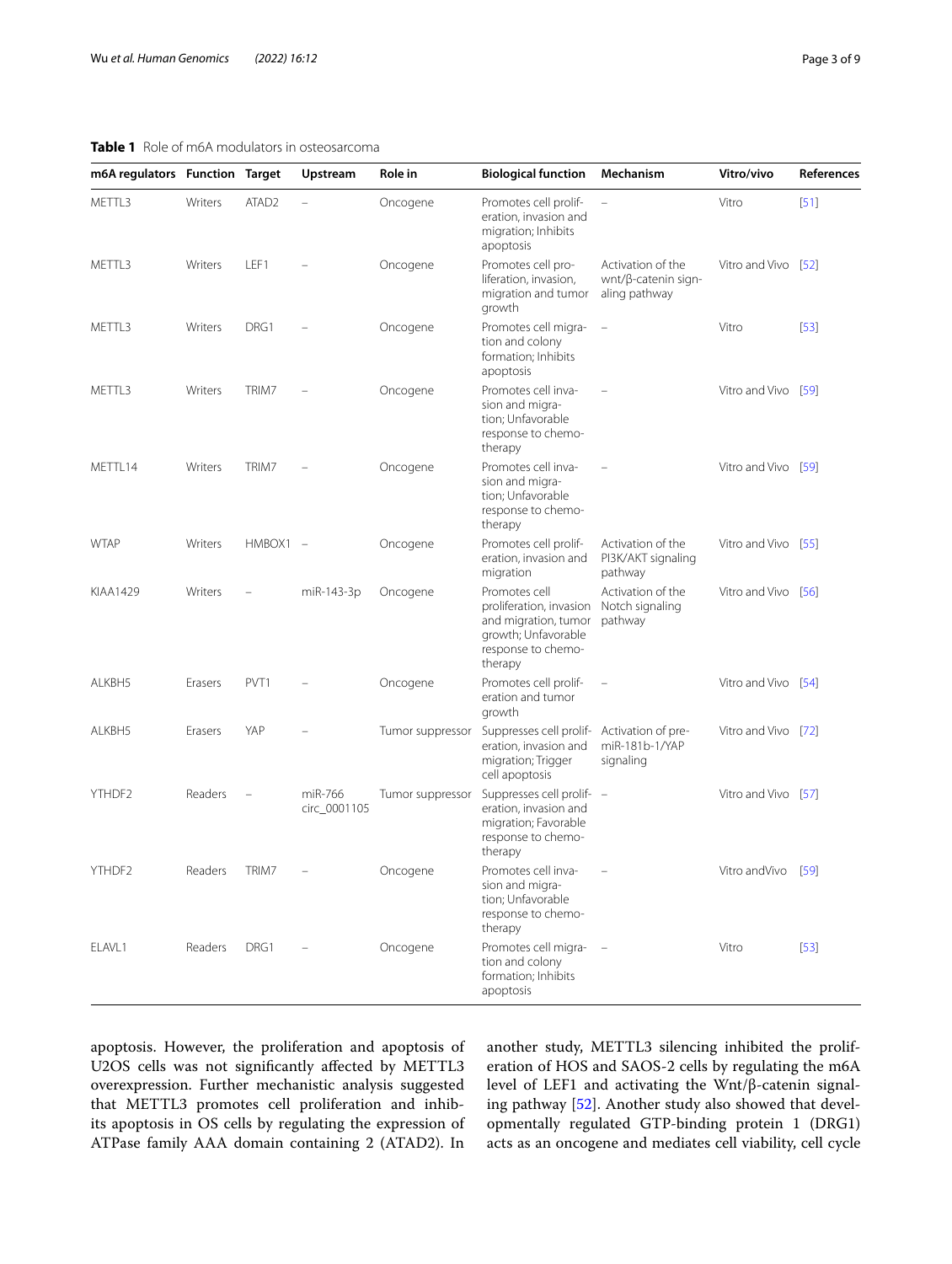distribution and apoptosis in OS cells. METTL3 knockdown inhibited the viability of OS cells, arrested the cell cycle in the G2/M stage and induced apoptosis by decreasing the m6A and mRNA levels of DRG1 [\[53](#page-7-22)]. In addition to METTL3, other m6A modulators can also regulate proliferation and apoptosis of OS cells in vitro and in vivo. Knockdown of ELAVL1 also inhibited proliferation and induced apoptosis by impairing the stability of DRG1 mRNA [[53](#page-7-22)]. Plasma variant translocation 1 (PVT1) is a well-known oncogenic long noncoding RNA (lncRNA). The m6A demethylase ALKBH5 can bind to PVT1, inhibit its degradation and reduce m6A modification of PVT1. The upregulation of PVT1 mediated by ALKBH5 promotes proliferation in vitro and tumor growth in vivo [\[54](#page-7-26)]. WTAP, as an m6A writer, was found to be involved in the proliferation of OS in vitro and in vivo [[55](#page-7-24)]. CCK-8 and colony formation assays showed that silencing WTAP signifcantly repressed the proliferative capacity of OS cells in vitro. In subcutaneous OS mice, WTAP defciency signifcantly reduces tumor size and tumor weight. A previous study demonstrated that silencing KIAA1429 could reduce OS cell proliferation in vitro, as well as tumor growth in vivo [[56\]](#page-7-25). In OS cells, YTHDF2 signifcantly suppresses proliferation by regulating miR-766 [\[57](#page-7-27)]. In summary, these fndings reveal that m6A is essential for the proliferation and apoptosis of OS cells in vitro and in vivo.

## **The role of m6A methylation in the migration, invasion and metastasis of OS cells**

Tumor cell migration and invasion are critical factors for tumor progression and metastasis. Tumor metastasis remains the number one cause of cancer-related death [[58\]](#page-7-28). Multiple studies have shown that METTL3 is associated with the migration, invasion and metastasis of OS cells. A previous study showed that silencing METTL3 in SAOS-2 and MG63 cells dramatically inhibited migration and invasion. However, overexpression of METTL3 had no significant effect on the migration and invasion of U2OS cells [[51\]](#page-7-20). Another study suggested that METTL3 silencing signifcantly repressed the migration and invasion of HOS and SAOS-2 cells. Compared with the control group, the METTL3 silencing group exhibited decreased progression of bone tumors in vivo [\[52](#page-7-21)]. In HOS and U2OS cells, wound healing assays showed that silencing WTAP signifcantly reduces the migration ability of OS cells. Transwell invasion assays suggested that silencing WTAP represses migration [\[55](#page-7-24)]. In vitro migration and invasion assays were performed, and the results indicated that the invasion and migration of OS cells are signifcantly reduced by KIAA1429 knockdown [\[56](#page-7-25)]. m6A methylation may afect the migration and invasion of OS cells through indirect regulation of the stability, degradation and maturation of mRNAs or noncoding RNAs. In U2OS and MG63 cells, ectopic overexpression of YTHDF2 signifcantly suppressed OS cell invasion by regulating miR-766 [[57\]](#page-7-27). In HOS and MG63 cells, downregulation of TRIM7 signifcantly repressed cell invasion and migration. Silencing the m6A reader YTHDF2 signifcantly increased the mRNA level of TRIM7. METTL3 and METTL14 can promote the m6A modifcation of TRIM7 in OS cells [\[59\]](#page-7-23). DRG1 knockdown was directly associated with the suppression of migration but did not modify the efect on cell invasion. Knockdown of METTL3 and ELAVL1 impaired the m6A modifcation and expression level of DRG1 [[53](#page-7-22)]. Collectively, these fndings reveal that RNA methyltransferases play an important role in the migration, invasion and metastasis of OS cells.

## **Potential clinical application of m6A methylation in OS**

An increasing number of studies have shown that m6A modulators are closely related to the clinical features of patients with OS. The abnormal expression of m6Arelated regulatory factors in OS is closely related to poor prognosis and chemotherapy resistance of OS. m6A modifcation may serve as a novel prognostic diagnostic biomarker or potential therapeutic target for OS (Table [2\)](#page-4-0).

#### **m6A methylation is associated with poor prognosis of OS**

The expression of m6A-related regulatory factors was comprehensively analyzed in OS and normal tissues. In a tissue microarray (TMA) cohort, high expression of METTL3, KIAA1429 and HNRNPA2B1 and low expression of FTO, METTL14 and YTHDF2 were prognostic markers for poor clinical outcomes in OS [\[60](#page-7-29)]. A study explored the relationship between m6A-related regulatory factor expression in biopsy specimens and the metastasis-free survival rate in 88 OS patients. High expression of METTL3 and ALKBH5 showed a tendency to be associated with poor prognosis in OS [\[61](#page-7-30)]. Chen et al. proposed that ALKBH5 mRNA levels were signifcantly upregulated in OS tissues compared to adjacent normal tissues. High ALKBH5 expression was associated with poor overall survival in patients with OS [[54](#page-7-26)]. Chen et al. verifed that signifcantly higher mRNA and protein levels of WTAP were present in OS tissues than in adjacent normal tissues. High WTAP expression in patients with OS has been associated with tumor size, metastasis and TNM stage, and overexpression of WTAP has been correlated with poor prognosis [[55\]](#page-7-24). KIAA1429 mRNA expression was markedly higher in OS tissues than in adjacent normal tissues. KIAA1429 overexpression was related to unfavorable prognosis in OS [\[56\]](#page-7-25).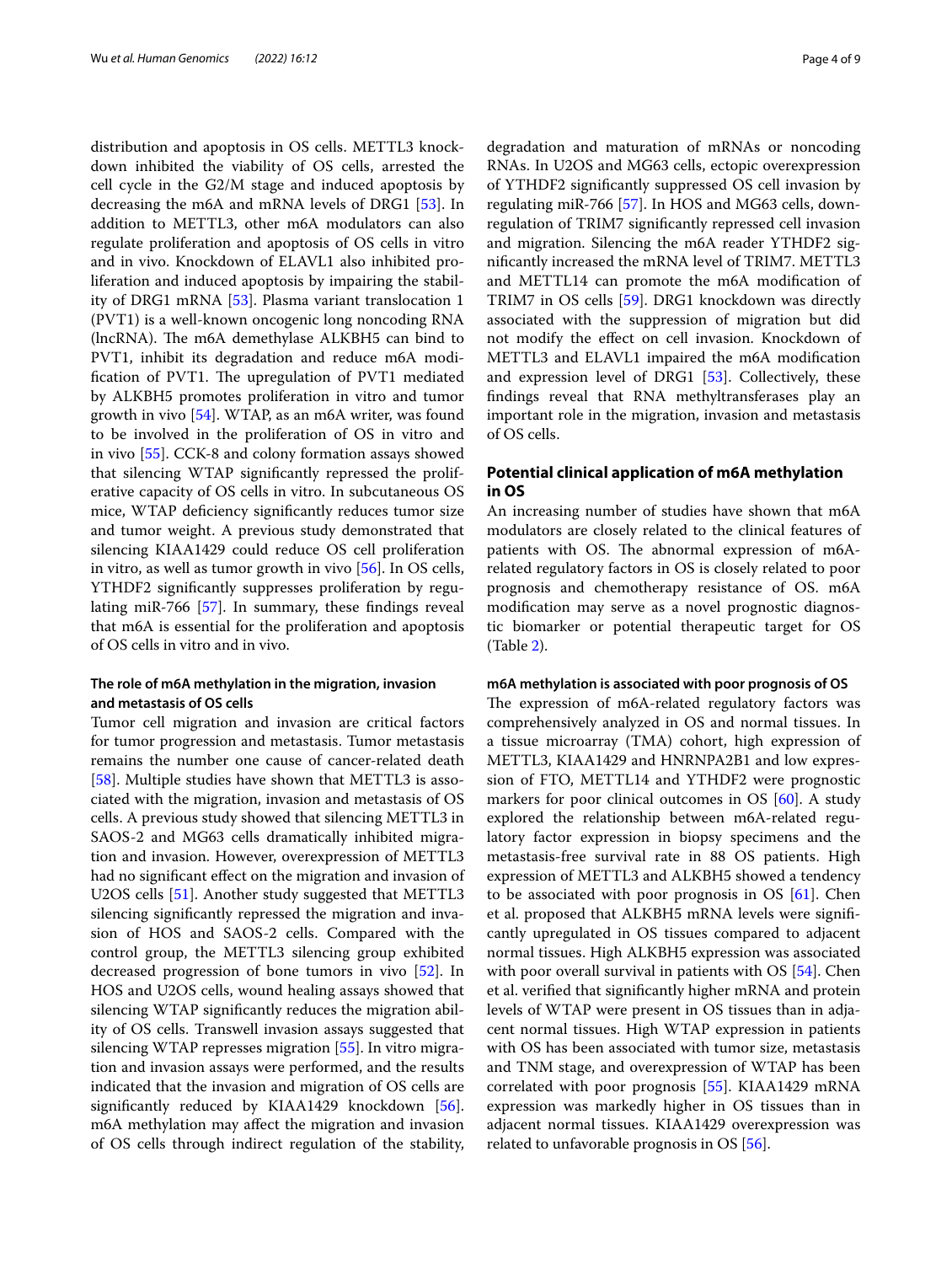| Source            | Non-tumor<br>samples | <b>Tumor samples</b> | m6A regulators                                                            | <b>Role in</b>                            | <b>Potential application</b>    | <b>References</b> |
|-------------------|----------------------|----------------------|---------------------------------------------------------------------------|-------------------------------------------|---------------------------------|-------------------|
| Publicly datasets | 17                   | 306                  | METTL3, KIAA1429.<br>HNRNPA2B1, FTO,<br>METTL14, YTHDF2                   | Poor prognosis                            | Biomarker                       | [60]              |
| Tissue microarray | 65                   | 120                  | METTL3, KIAA1429.<br>Poor prognosis<br>HNRNPA2B1, FTO,<br>METTL14, YTHDF2 |                                           | Biomarker                       | [60]              |
| Publicly datasets | 80                   | 80                   | MFTTL3 and ALKBH5                                                         | Poor prognosis                            | Biomarker                       | [61]              |
| Clinical samples  | 70                   | 70                   | ALKBH5                                                                    | Poor prognosis<br>Oncogene                | Biomarker<br>Therapeutic target | [54]              |
| Publicly datasets | 3                    | 44                   | <b>WTAP</b>                                                               | Poor prognosis<br>Oncogene                | Biomarker<br>Therapeutic target | [55]              |
| Clinical samples  | 104                  | 104                  | <b>WTAP</b>                                                               | Poor prognosis<br>Oncogene                | Biomarker<br>Therapeutic target | [55]              |
| Tissue microarray | 65                   | 120                  | KIAA1429                                                                  | Poor prognosis<br>Chemotherapy resistance | Biomarker<br>Therapeutic target | [56]              |
| Tissue microarray | 65                   | 120                  | YTHDF2                                                                    | Chemotherapy resistance                   | Therapeutic target              | $[57]$            |

<span id="page-4-0"></span>**Table 2** Potential clinical application of m6A methylation in osteosarcoma

# **The role of m6A methylation in chemotherapy and radiotherapy resistance in OS**

Surgery combined with chemotherapy and radiotherapy is the most commonly used treatment for advanced tumors [[62](#page-7-31)]. However, resistance to radiotherapy and chemotherapy leads to disease recurrence and therapeutic failure [\[63](#page-7-32)]. Researchers have thoroughly analyzed m6A methylation in the transcriptome of OS cells after chemotherapy, revealing that m6A is an important part of posttranscriptional regulation. m6A methylation changes occur in OS cells after chemotherapy [[61](#page-7-30)]. To explore the role of the TRIM7 response to chemotherapy in OS, MG63 and SAOS-2 OS cells with high TRIM7 expression or low TRIM7 expression were transplanted into mice. After adriamycin or methotrexate chemotherapy, tumors with high TRIM7 expression were larger than those with low TRIM7 expression. TRIM7 upregulation was induced by m6A modifcation in a METTL3/14-YTHDF2-mRNA decay-dependent manner and promoted OS chemoresistance [[59\]](#page-7-23). An analysis of the relationship between the YTHDF2 expression level and clinicopathological characteristics was conducted by using a TMA cohort. The results showed that low expression of YTHDF2 in OS tissues was signifcantly associated with poor response to chemotherapy [\[57](#page-7-27)]. Clinical analysis of TMA data from 120 OS patients in public databases showed that high KIAA1429 expression was closely associated with chemotherapy resistance in OS [\[56\]](#page-7-25). A recent study indicated that m6A methylation plays an important role in the ultraviolet-induced DNA damage response. In OS cells, low METTL3 expression leads to delayed repair of ultraviolet-induced cyclobutane pyrimidine dimers and increases sensitivity to irradiation  $[64]$  $[64]$ . These observations suggest that RNA methyltransferases are involved in chemoradiotherapy resistance in OS, indicating that RNA methyltransferases may be potential targets for reversing chemoradiotherapy resistance.

#### **Discussion**

m6A methylation is an emerging research feld. A number of studies have proven that the m6A modifcation of RNA plays an important role in the occurrence, development, metastasis and prognosis of multiple cancer types [[65–](#page-8-1)[71\]](#page-8-2). In this review, we summarized recent advances in the understanding of the role of m6A methylation in OS biological processes and its potential clinical value (Fig. [1\)](#page-5-0). It is important to note that the mechanism of m6A methylation in OS is complex and even inconsistent. Chen et al. showed that ALKBH5 mRNA levels were signifcantly upregulated in OS tissues compared to adjacent normal tissues. High ALKBH5 expression was associated with poor overall survival in patients with OS [[54\]](#page-7-26). In contrast, Yuan et al. reported that ALKBH5 suppresses OS progression via m6A-dependent epigenetic silencing of the pre-miR-181b-1/YAP signaling axis [\[72](#page-8-0)]. m6A methylation, as a double-edged sword, is also commonly seen in other types of tumors [[65,](#page-8-1) [73](#page-8-3)]. In colorectal cancer, Li et al. [\[74\]](#page-8-4) showed that METTL3 promotes cancer progression, while Deng et al. [[75\]](#page-8-5) reported that METTL3 suppresses cancer progression. There are many potential reasons for this phenomenon, including but not limited to:  $(1)$  The samples and methods used in the study are different;  $(2)$  The origin of tumor tissue is different; (3) Tumor heterogeneity. More convincing studies are needed to further explore the regulatory mechanism of m6A in diferent tumors.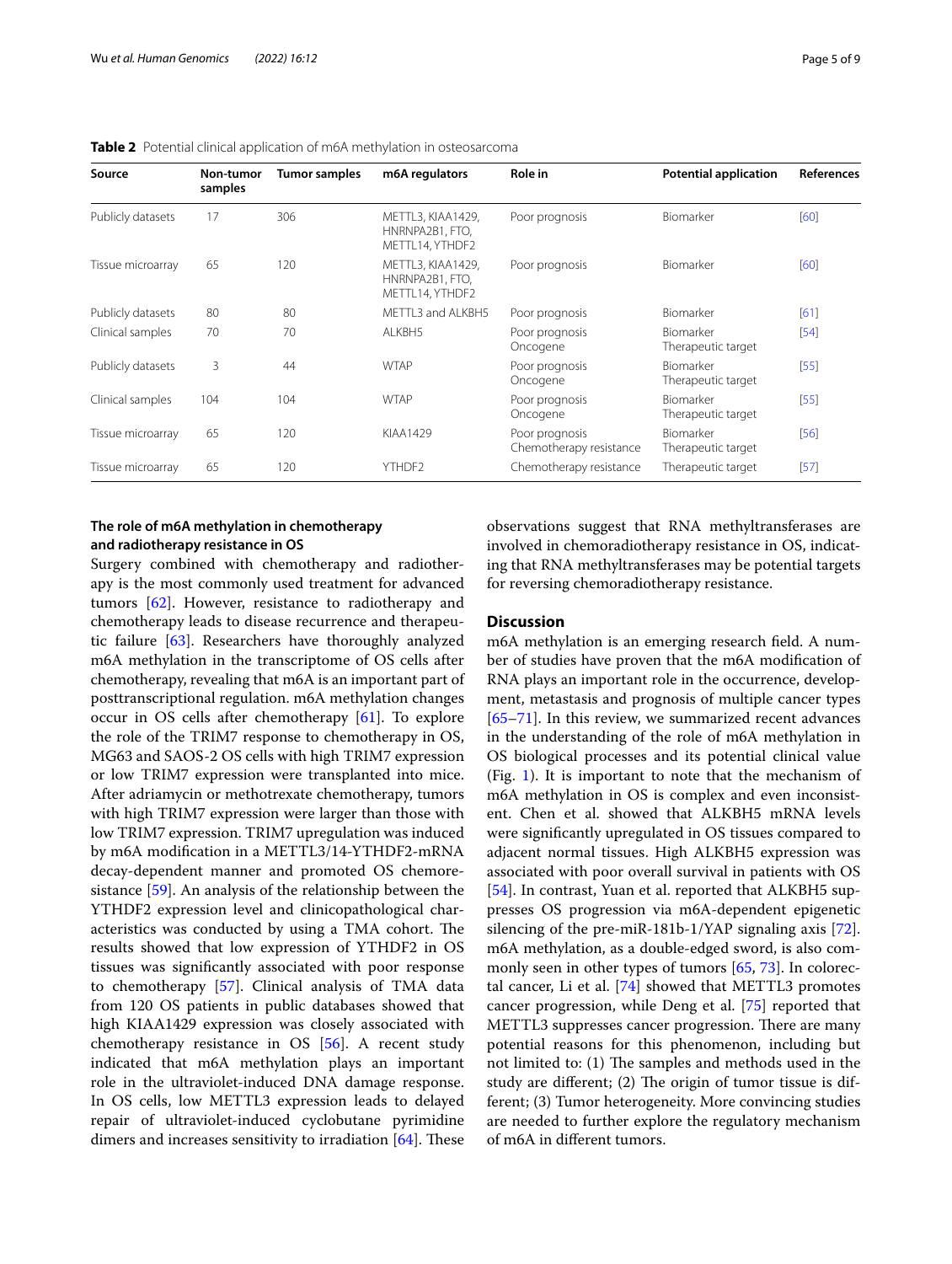

<span id="page-5-0"></span>RNA methylation has high tissue specifcity in human body [\[76](#page-8-6)]. m6A sequencing results of nine tissues in adults showed that more than 36.7% of m6A sites were found in only one specifc tissue, and only 5.5% of the sites were shared in all tissues  $[77]$  $[77]$ . The tissue specificity of RNA methylation may be related to cancer metastasis. Compared with primary breast cancer, the expression of YTHDF3 was signifcantly increased in breast brain metastase, but there was no change in lung, bone, liver, spleen, lymph nodes and adrenal metastases. Further experiments have shown that over expression of YTHDF3 is a key step in the brain metastasis of breast cancer [\[42](#page-7-34)]. Some m6A regulators have been shown to promote the metastasis of OS. However, whether the tissue specifcity of RNA methylation can afect the direction of OS metastasis that has not been studied. It provides a new perspective for us to study the metastasis of OS.

Although the understanding of the roles of m6A in OS has markedly advanced in recent years, many challenges remain. First, the mechanisms of m6A methylation in OS are largely unknown. Second, many studies have suggested that the m6A level and m6A regulators had the potential to be diagnostic and prognostic biomarkers for OS, but the specifcity and sensitivity of these biomarkers need to be explored in large patient cohorts. Third, prior studies have noted the potential of regulators and related pathways as therapeutic targets in OS. Most studies have focused on the molecular mechanisms of m6A regulators but lack drug development and preclinical/clinical

studies. In addition, possible side efects should also be investigated with further detailed studies.

## **Conclusions**

m6A methylation has been a hot research topic in recent years, but related research in OS is still in its infancy. More m6A methylation associated with OS will be identifed in future using high-throughput sequencing technology, which will screen out more candidate diagnosis and prognosis biomarkers of OS. In clinical application, some certain methylation alterations detection for monogenic or polygenic will be used detected biomarkers levels in OS patients. It is of great signifcance to fnd potential therapeutic targets and tumor markers for OS and improve the status quo of OS treatment.

#### **Abbreviations**

OS: Osteosarcoma; m6A: N6-methyladenosine; MeRIP-seq: Methylated RNA immunoprecipitation sequencing; METTL3: Methyltransferase like 3; METTL14: Methyltransferase like 14; METTL16: Methyltransferase like 16; WTAP: Wilm's tumor-associated protein; ZC3H13: Zinc fnger CCCH domain containing protein 13; VIRMA: Vir-like m6A methyltransferase associated; RBM15: RNA-binding motif protein 15; MTC: Methyltransferase complex; FTO: Fat mass and obesityassociated protein; ALKBH5: α-Ketoglutaratedependent dioxygenase alk B homolog 5; YTH: YT521-B homology; YTHDC1: YTH domain-containing protein 1; YTHDF1: YTH domain-containing family protein 1; YTHDF2: YTH domaincontaining family protein 2; YTHDF3: YTH domain-containing family protein 3; YTHDC2: YTH domain-containing protein 2; ELAVL1: ELAV-like protein 1; IGF: Insulin-like growth factor; HNRNP: Heterogeneous nuclear ribonucleoprotein; ATAD2: ATPase family AAA domain containing 2; DRG1: GTP-binding protein 1; PVT1: Plasma variant translocation 1; lncRNA: Long noncoding RNA.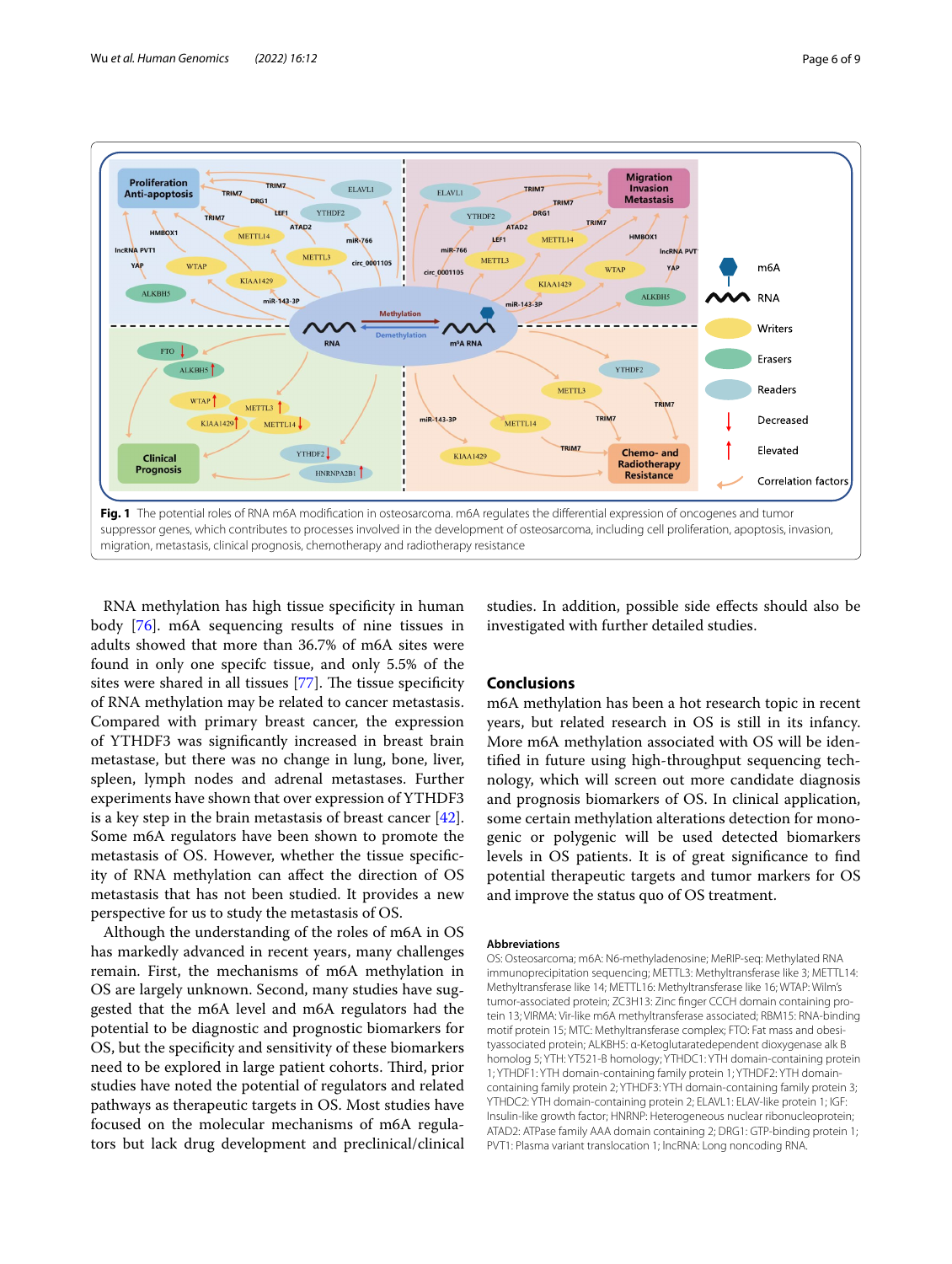#### **Acknowledgements**

We would like to acknowledge our laboratory colleagues for their support in the development of this article.

#### **Authors' contributions**

JS, XR and WY performed the literature search. YW, JS, XR and WY analyzed the selected papers. YW, JS, XR and WY realized the Figures and Tables. YW and ZW were responsible for writing and original draft preparation. HL and WH supervised the whole process. All authors read and approved the fnal manuscript.

#### **Funding**

This work was supported by grants from the Guangdong Basic and Applied Basic Research Foundation (Grant No. 2019A1515111078); the National Natural Science Foundation of China (Grant No. 61427807); the Sanming Project of Medicine in Shenzhen (Grant No. SZSM201612019); Sichuan Applied Basic Research Project (2018JY0402) Luzhou municipal people's governmentsouthwest medical university science and technology strategic cooperation project (Grant No. 2018LZXNYD-ZK19); the Introduced Major Research and Development Project Funded by Fujian Province (Grant No. 2012I2004) and the Technology Strategic Cooperation Project of Southwest Medical University Science and Luzhou (Grant No. 2018LZXNYD-ZK19).

#### **Availability of data and materials**

Not applicable.

## **Declarations**

**Ethics approval and consent to participate** Not applicable.

## **Consent for publication**

Not applicable.

### **Competing interests**

The authors declare that they have no competing interests.

#### **Author details**

<sup>1</sup> Shunde Hospital, Southern Medical University (The First People's Hospital of Shunde), Foshan, China. <sup>2</sup> Guangdong Provincial Key Laboratory of Medical Biomechanics, School of Basic Medical Sciences, Southern Medical University, Guangzhou, China. <sup>3</sup> Guangdong Engineering Research Center for Translation of Medical 3D Printing Application, Southern Medical University, Guangzhou, China. <sup>4</sup>Guangdong Innovation Platform for Translation of 3D Printing Application, Southern Medical University, Guangzhou, China. <sup>5</sup> Department of Orthopaedics, Afliated Traditional Chinese Medicine Hospital, Southwest Medical University, Luzhou, China. <sup>6</sup>The Precision Medicine Institute, The Third Affiliated Hospital, Southern Medical University, Guangzhou, China. <sup>7</sup> Department of Anatomy, Hebei Medical University, Shijiazhuang, China.

#### Received: 20 September 2021 Accepted: 23 March 2022 Published online: 18 April 2022

#### **References**

- <span id="page-6-0"></span>1. Lin YH, Jewell BE, Gingold J, Lu L, Zhao R, Wang LL, et al. Osteosarcoma: molecular pathogenesis and iPSC modeling. Trends Mol Med. 2017;23(8):737–55. [https://doi.org/10.1016/j.molmed.2017.06.004.](https://doi.org/10.1016/j.molmed.2017.06.004)
- <span id="page-6-1"></span>2. Smrke A, Anderson PM, Gulia A, Gennatas S, Huang PH, Jones RL. Future directions in the treatment of osteosarcoma. Cells-Basel. 2021;10(1):172. [https://doi.org/10.3390/cells10010172.](https://doi.org/10.3390/cells10010172)
- <span id="page-6-2"></span>3. Smeland S, Bielack SS, Whelan J, Bernstein M, Hogendoorn P, Krailo MD, et al. Survival and prognosis with osteosarcoma: outcomes in more than 2000 patients in the EURAMOS-1 (European and American Osteosarcoma Study) cohort. Eur J Cancer. 2019;109:36–50. [https://doi.org/10.1016/j.](https://doi.org/10.1016/j.ejca.2018.11.027) [ejca.2018.11.027.](https://doi.org/10.1016/j.ejca.2018.11.027)
- <span id="page-6-3"></span>4. Klein MJ, Siegal GP. Osteosarcoma: anatomic and histologic variants. Am J Clin Pathol. 2006;125(4):555–81. [https://doi.org/10.1309/](https://doi.org/10.1309/UC6K-QHLD-9LV2-KENN) [UC6K-QHLD-9LV2-KENN.](https://doi.org/10.1309/UC6K-QHLD-9LV2-KENN)
- <span id="page-6-4"></span>5. Jamali Z, Taheri Anganeh M, Shabaninejad Z, Keshavarzi A, Taghizadeh H, Razavi ZS, et al. Autophagy regulation bymicroRNAs: novel insights into osteosarcoma therapy. IUBMB Life. 2020;72(7):1306–21. [https://doi.org/](https://doi.org/10.1002/iub.2277) [10.1002/iub.2277](https://doi.org/10.1002/iub.2277).
- <span id="page-6-5"></span>6. Marchandet L, Lallier M, Charrier C, Baud'Huin M, Ory B, Lamoureux F. Mechanisms of resistance to conventional therapies for osteosarcoma. Cancers. 2021. [https://doi.org/10.3390/cancers13040683.](https://doi.org/10.3390/cancers13040683)
- <span id="page-6-6"></span>7. Harrison DJ, Geller DS, Gill JD, Lewis VO, Gorlick R. Current and future therapeutic approaches for osteosarcoma. Expert Rev Anticancer Ther. 2018;18(1):39–50.<https://doi.org/10.1080/14737140.2018.1413939>.
- <span id="page-6-7"></span>8. Chen Y, Hong T, Wang S, Mo J, Tian T, Zhou X. Epigenetic modifcation of nucleic acids: from basic studies to medical applications. Chem Soc Rev. 2017;46(10):2844–72. [https://doi.org/10.1039/c6cs00599c.](https://doi.org/10.1039/c6cs00599c)
- <span id="page-6-8"></span>Wang B, Li X, Yu D, Chen X, Tabudravu J, Deng H, et al. Deletion of the epigenetic regulator GcnE in Aspergillus niger FGSC A1279 activates the production of multiple polyketide metabolites. Microbiol Res. 2018;217:101–7.<https://doi.org/10.1016/j.micres.2018.10.004>.
- <span id="page-6-9"></span>10. Zhao Z, Meng J, Su R, Zhang J, Chen J, Ma X, et al. Epitranscriptomics in liver disease: basic concepts and therapeutic potential. J Hepatol. 2020;73(3):664–79. [https://doi.org/10.1016/j.jhep.2020.04.009.](https://doi.org/10.1016/j.jhep.2020.04.009)
- <span id="page-6-10"></span>11. Yao L, Yin H, Hong M, Wang Y, Yu T, Teng Y, et al. RNA methylation in hematological malignancies and its interactions with other epigenetic modifcations. Leukemia. 2021. [https://doi.org/10.1038/](https://doi.org/10.1038/s41375-021-01225-1) [s41375-021-01225-1](https://doi.org/10.1038/s41375-021-01225-1).
- <span id="page-6-11"></span>12. Chen X, Sun YZ, Liu H, Zhang L, Li JQ, Meng J. RNA methylation and diseases: experimental results, databases. Web Servers Comput Models. 2019;20(3):896–917. <https://doi.org/10.1093/bib/bbx142>.
- <span id="page-6-12"></span>13. Komal S, Zhang L, Han S. Potential regulatory role of epigenetic RNA methylation in cardiovascular diseases. Biomed Pharmacother. 2021;137:111376. <https://doi.org/10.1016/j.biopha.2021.111376>.
- <span id="page-6-13"></span>14. Xu R, Pang G, Zhao Q, Yang L, Chen S, Jiang L, et al. The momentous role of N6-methyladenosine in lung cancer. J Cell Physiol. 2020;5(236):3244–56.
- <span id="page-6-14"></span>15. Li Y, Qi D, Zhu B, Ye X. Analysis of m6A RNA methylation-related genes in liver hepatocellular carcinoma and their correlation with survival. Int J Mol Sci. 2021;22(3):1474.<https://doi.org/10.3390/ijms22031474>.
- <span id="page-6-15"></span>16. Lv Z, Sun L, Xu Q, Xing C, Yuan Y. Joint analysis of lncRNA m6A methylome and lncRNA/mRNA expression profles in gastric cancer. Cancer Cell Int. 2020. [https://doi.org/10.1186/s12935-020-01554-8.](https://doi.org/10.1186/s12935-020-01554-8)
- <span id="page-6-16"></span>17. Desrosiers R, Friderici K, Rottman F. Identifcation of methylated nucleosides in messenger RNA from Novikoff hepatoma cells. Proc Natl Acad Sci USA. 1974;71(10):3971–5.<https://doi.org/10.1073/pnas.71.10.3971>.
- <span id="page-6-17"></span>18. Sun T, Wu R, Ming L. The role of m6A RNA methylation in cancer. Biomed Pharmacother. 2019;112:108613. [https://doi.org/10.1016/j.biopha.2019.](https://doi.org/10.1016/j.biopha.2019.108613) [108613.](https://doi.org/10.1016/j.biopha.2019.108613)
- <span id="page-6-18"></span>19. Dominissini D, Moshitch-Moshkovitz S, Schwartz S, Salmon-Divon M, Ungar L, Osenberg S, et al. Topology of the human and mouse m6A RNA methylomes revealed by m6A-seq. Nature. 2012;485(7397):201–6. [https://](https://doi.org/10.1038/nature11112) [doi.org/10.1038/nature11112](https://doi.org/10.1038/nature11112).
- <span id="page-6-19"></span>20. Meyer KD, Saletore Y, Zumbo P, Elemento O, Mason CE, Jafrey SR. Comprehensive analysis of mRNA methylation reveals enrichment in 3′UTRs and near stop codons. Cell. 2012;149(7):1635–46. [https://doi.org/10.](https://doi.org/10.1016/j.cell.2012.05.003) [1016/j.cell.2012.05.003.](https://doi.org/10.1016/j.cell.2012.05.003)
- <span id="page-6-20"></span>21. Fu Y, Dominissini D, Rechavi G, He C. Gene expression regulation mediated through reversible m(6)A RNA methylation. Nat Rev Genet. 2014;15(5):293–306. <https://doi.org/10.1038/nrg3724>.
- <span id="page-6-21"></span>22. Niu Y, Zhao X, Wu Y, Li M, Wang X, Yang Y. N6-methyl-adenosine (m6A) in RNA: an Old Modifcation with a novel epigenetic function. Genomics Proteomics Bioinform. 2013;11(1):8–17. [https://doi.org/10.1016/j.gpb.](https://doi.org/10.1016/j.gpb.2012.12.002) [2012.12.002](https://doi.org/10.1016/j.gpb.2012.12.002).
- <span id="page-6-22"></span>23. Du J, Hou K, Mi S, Ji H, Ma S, Ba Y, et al. Malignant evaluation and clinical prognostic values of m6A RNA methylation regulators in glioblastoma. Front Oncol. 2020;10:208. [https://doi.org/10.3389/fonc.2020.00208.](https://doi.org/10.3389/fonc.2020.00208)
- <span id="page-6-23"></span>24. Shi H, Wei J, He C. Where, when, and how: context-dependent functions of RNA methylation writers, readers, and erasers. Mol Cell. 2019;74(4):640– 50. [https://doi.org/10.1016/j.molcel.2019.04.025.](https://doi.org/10.1016/j.molcel.2019.04.025)
- 25. Huang J, Chen Z, Chen X, Chen J, Cheng Z, Wang Z. The role of RNA N6-methyladenosine methyltransferase in cancers. Mol Ther Nucl Acids. 2021;23:887–96.<https://doi.org/10.1016/j.omtn.2020.12.021>.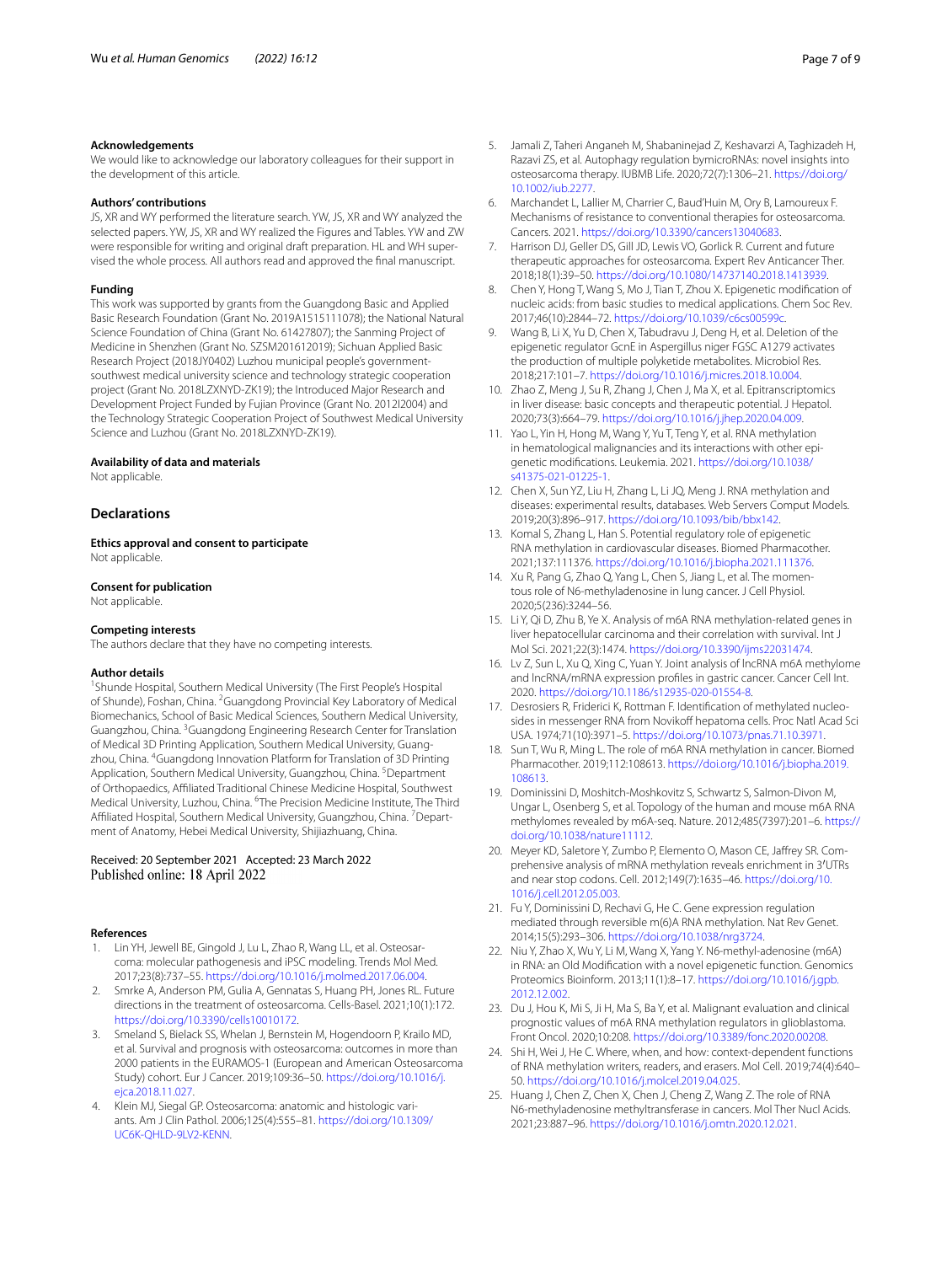- <span id="page-7-0"></span>26. Garcias Morales D, Reyes JL. A birds'-eye view of the activity and specifcity of the mRNA m6A methyltransferase complex. WIREs RNA. 2021. [https://doi.org/10.1002/wrna.1618.](https://doi.org/10.1002/wrna.1618)
- <span id="page-7-1"></span>27. Bujnicki JM, Feder M, Radlinska M, Blumenthal RM. Structure prediction and phylogenetic analysis of a functionally diverse family of proteins homologous to the MT-A70 subunit of the human mRNA:m(6)A methyltransferase. J Mol Evol. 2002;55(4):431–44. [https://doi.org/10.1007/](https://doi.org/10.1007/s00239-002-2339-8) [s00239-002-2339-8.](https://doi.org/10.1007/s00239-002-2339-8)
- 28. Bokar JA, Rath-Shambaugh ME, Ludwiczak R, Narayan P, Rottman F. Characterization and partial purifcation of mRNA N6-adenosine methyltransferase from HeLa cell nuclei: internal mRNA methylation requires a multisubunit complex. J Biol Chem. 1994;269(26):17697–704.
- 29. Tuck MT. Partial purifcation of a 6-methyladenine mRNA methyltransferase which modifes internal adenine residues. Biochem J. 1992;288(Pt 1):233–40. [https://doi.org/10.1042/bj2880233.](https://doi.org/10.1042/bj2880233)
- <span id="page-7-2"></span>30. Wang P, Doxtader KA, Nam Y. Structural basis for cooperative function of Mettl3 and Mettl14 methyltransferases. Mol Cell. 2016;63(2):306–17. <https://doi.org/10.1016/j.molcel.2016.05.041>.
- <span id="page-7-3"></span>31. Liu J, Yue Y, Han D, Wang X, Fu Y, Zhang L, et al. A METTL3–METTL14 complex mediates mammalian nuclear RNA N6-adenosine methylation. Nat Chem Biol. 2014;10(2):93–5. [https://doi.org/10.1038/nchembio.1432.](https://doi.org/10.1038/nchembio.1432)
- <span id="page-7-4"></span>32. Xiao-Li PBSL. Mammalian WTAP is a regulatory subunit of the RNA N6-methyladenosine methyltransferase. Cell Res. 2014;24(2):177–89. [https://doi.org/10.1038/cr.2014.3.](https://doi.org/10.1038/cr.2014.3)
- <span id="page-7-5"></span>33. Yue Y, Liu J, Cui X, Cao J, Luo G, Zhang Z, et al. VIRMA mediates preferential m(6)A mRNA methylation in 3'UTR and near stop codon and associates with alternative polyadenylation. Cell Discov. 2018;4:10. [https://doi.](https://doi.org/10.1038/s41421-018-0019-0) [org/10.1038/s41421-018-0019-0.](https://doi.org/10.1038/s41421-018-0019-0)
- <span id="page-7-6"></span>34. Jia G, Fu Y, Zhao X, Dai Q, Zheng G, Yang Y, et al. N6-Methyladenosine in nuclear RNA is a major substrate of the obesity-associated FTO. Nat Chem Biol. 2011;7(12):885–7. [https://doi.org/10.1038/nchembio.687.](https://doi.org/10.1038/nchembio.687)
- <span id="page-7-7"></span>35. Fu Y, Jia G, Pang X, Wang RN, Wang X, Li CJ, et al. FTO-mediated formation of N6-hydroxymethyladenosine and N6-formyladenosine in mammalian RNA. Nat Commun. 2013. [https://doi.org/10.1038/ncomms2822.](https://doi.org/10.1038/ncomms2822)
- <span id="page-7-8"></span>36. Zheng G, Dahl JA, Niu Y, Fedorcsak P, Huang C, Li CJ, et al. ALKBH5 Is a mammalian RNA Demethylase that impacts RNA metabolism and mouse fertility. Mol Cell. 2013;49(1):18–29. [https://doi.org/10.1016/j.molcel.2012.](https://doi.org/10.1016/j.molcel.2012.10.015) [10.015](https://doi.org/10.1016/j.molcel.2012.10.015).
- <span id="page-7-9"></span>37. Xu Y, Zhang W, Shen F, Yang X, Liu H, Dai S, et al. YTH domain proteins: a family of m6A readers in cancer progression. Front Oncol. 2021. [https://](https://doi.org/10.3389/fonc.2021.629560) [doi.org/10.3389/fonc.2021.629560.](https://doi.org/10.3389/fonc.2021.629560)
- <span id="page-7-10"></span>38. Roundtree IA, Luo GZ, Zhang Z, Wang X, Zhou T, Cui Y, et al. YTHDC1 mediates nuclear export of N(6)-methyladenosine methylated mRNAs. Elife. 2017. [https://doi.org/10.7554/eLife.31311.](https://doi.org/10.7554/eLife.31311)
- <span id="page-7-11"></span>39. Kasowitz SD, Ma J, Anderson SJ, Leu NA, Xu Y, Gregory BD, et al. Nuclear m6A reader YTHDC1 regulates alternative polyadenylation and splicing during mouse oocyte development. Plos Genet. 2018;14(5):e1007412. <https://doi.org/10.1371/journal.pgen.1007412>.
- <span id="page-7-12"></span>40. Liu X, Qin J, Gao T, Li C, He B, Pan B, et al. YTHDF1 Facilitates the progression of hepatocellular carcinoma by promoting FZD5 mRNA translation in an m6A-dependent manner. Mol Ther Nucleic Acids. 2020;22:750–65. [https://doi.org/10.1016/j.omtn.2020.09.036.](https://doi.org/10.1016/j.omtn.2020.09.036)
- 41. Chen M, Wei L, Law CT, Tsang FH, Shen J, Cheng CL, et al. RNA N6-methyladenosine methyltransferase-like 3 promotes liver cancer progression through YTHDF2-dependent posttranscriptional silencing of SOCS2. Hepatology. 2018;67(6):2254–70.<https://doi.org/10.1002/hep.29683>.
- <span id="page-7-34"></span>42. Chang G, Shi L, Ye Y, Shi H, Zeng L, Tiwary S, et al. YTHDF3 induces the translation of m(6)A-enriched gene transcripts to promote breast cancer brain metastasis. Cancer Cell. 2020;38(6):857–71. [https://doi.org/10.](https://doi.org/10.1016/j.ccell.2020.10.004) [1016/j.ccell.2020.10.004](https://doi.org/10.1016/j.ccell.2020.10.004).
- <span id="page-7-13"></span>43. Ma L, Chen T, Zhang X, Miao Y, Tian X, Yu K, et al. The m(6)A reader YTHDC2 inhibits lung adenocarcinoma tumorigenesis by suppressing SLC7A11-dependent antioxidant function. Redox Biol. 2021;38:101801. [https://doi.org/10.1016/j.redox.2020.101801.](https://doi.org/10.1016/j.redox.2020.101801)
- <span id="page-7-14"></span>44. Pan Y, Xiao K, Li Y, Li Y, Liu Q. RNA N6-methyladenosine regulator-mediated methylation modifcations pattern and immune infltration features in glioblastoma. Front Oncol. 2021;11:632934. [https://doi.org/10.3389/](https://doi.org/10.3389/fonc.2021.632934) [fonc.2021.632934](https://doi.org/10.3389/fonc.2021.632934).
- <span id="page-7-15"></span>45. Huang H, Weng H, Sun W, Qin X, Shi H, Wu H, et al. Recognition of RNA N(6)-methyladenosine by IGF2BP proteins enhances mRNA stability and

translation. Nat Cell Biol. 2018;20(3):285–95. [https://doi.org/10.1038/](https://doi.org/10.1038/s41556-018-0045-z) [s41556-018-0045-z](https://doi.org/10.1038/s41556-018-0045-z).

- 46. Zhu S, Wang JZ, Chen, He YT, Meng N, Chen M, et al. An oncopeptide regulates m(6)A recognition by the m(6)A reader IGF2BP1 and tumorigenesis. Nat Commun. 2020;11(1):1685. [https://doi.org/10.1038/](https://doi.org/10.1038/s41467-020-15403-9) [s41467-020-15403-9](https://doi.org/10.1038/s41467-020-15403-9)
- <span id="page-7-16"></span>47. Gao S, Gu Y, Niu S, Wang Y, Duan L, Pan Y, et al. DMDRMR-mediated regulation of m6A-modifed CDK4 by m6A reader IGF2BP3 drives ccRCC progression. Cancer Res. 2020. [https://doi.org/10.1158/0008-5472.](https://doi.org/10.1158/0008-5472.CAN-20-1619) [CAN-20-1619.](https://doi.org/10.1158/0008-5472.CAN-20-1619)
- <span id="page-7-17"></span>48. Wang LC, Chen SH, Shen XL, Li DC, Liu HY, Ji YL, et al. M6A RNA methylation regulator HNRNPC contributes to tumorigenesis and predicts prognosis in glioblastoma multiforme. Front Oncol. 2020;10:536875. [https://](https://doi.org/10.3389/fonc.2020.536875) [doi.org/10.3389/fonc.2020.536875.](https://doi.org/10.3389/fonc.2020.536875)
- <span id="page-7-18"></span>49. Klinge CM, Piell KM, Tooley CS, Rouchka EC. HNRNPA2/B1 is upregulated in endocrine-resistant LCC9 breast cancer cells and alters the miRNA transcriptome when overexpressed in MCF-7 cells. Sci Rep. 2019;9(1):9430. <https://doi.org/10.1038/s41598-019-45636-8>.
- <span id="page-7-19"></span>50. Evan GI, Vousden KH. Proliferation, cell cycle and apoptosis in cancer. Nature. 2001;411(6835):342–8.<https://doi.org/10.1038/35077213>.
- <span id="page-7-20"></span>51. Zhou L, Yang C, Zhang N, Zhang X, Zhao T, Yu J. Silencing METTL3 inhibits the proliferation and invasion of osteosarcoma by regulating ATAD2. Biomed Pharmacother. 2020;125:109964. [https://doi.org/10.1016/j.](https://doi.org/10.1016/j.biopha.2020.109964) [biopha.2020.109964](https://doi.org/10.1016/j.biopha.2020.109964).
- <span id="page-7-21"></span>52. Miao W, Chen J, Jia L, Ma J, Song D. The m6A methyltransferase METTL3 promotes osteosarcoma progression by regulating the m6A level of LEF1. Biochem Bioph Res Co. 2019;516(3):719–25. [https://doi.org/10.1016/j.](https://doi.org/10.1016/j.bbrc.2019.06.128) [bbrc.2019.06.128](https://doi.org/10.1016/j.bbrc.2019.06.128).
- <span id="page-7-22"></span>53. Ling Z, Chen L. Zhao J (2020) m6A-dependent up-regulation of DRG1 by METTL3 and ELAVL1 promotes growth, migration, and colony formation in osteosarcoma. Biosci Rep. 2020;40(4):1.
- <span id="page-7-26"></span>54. Chen S, Zhou L, Wang Y. ALKBH5-mediated m6A demethylation of lncRNA PVT1 plays an oncogenic role in osteosarcoma. Cancer Cell Int. 2020.<https://doi.org/10.1186/s12935-020-1105-6>.
- <span id="page-7-24"></span>55. Chen S, Li Y, Zhi S, Ding Z, Wang W, Peng Y, et al. WTAP promotes osteosarcoma tumorigenesis by repressing HMBOX1 expression in an m6A-dependent manner. Cell Death Dis. 2020. [https://doi.org/10.1038/](https://doi.org/10.1038/s41419-020-02847-6) [s41419-020-02847-6](https://doi.org/10.1038/s41419-020-02847-6).
- <span id="page-7-25"></span>56. Han Q, Yang J, Yang H, Li C, Li J, Cao Y. KIAA1429 promotes osteosarcoma progression by promoting stem cell properties and is regulated by miR-143-3p. Cell Cycle. 2020;19(10):1172–85. [https://doi.org/10.1080/15384](https://doi.org/10.1080/15384101.2020.1749465) [101.2020.1749465.](https://doi.org/10.1080/15384101.2020.1749465)
- <span id="page-7-27"></span>57. Jie Y, Han Q, Li C, Yang H, Chen X, Wang X. Circular RNA circ\_0001105 inhibits progression and metastasis of osteosarcoma by sponging miR-766 and activating YTHDF2. Expression. 2020;13:1723–36. [https://doi.org/](https://doi.org/10.2147/OTT.S234668) [10.2147/OTT.S234668](https://doi.org/10.2147/OTT.S234668).
- <span id="page-7-28"></span>58. Yang H, Kuo YH, Smith ZI, Spangler J. Targeting cancer metastasis with antibody therapeutics. WIREs Nanomed Nanobiotechnol. 2021. [https://](https://doi.org/10.1002/wnan.1698) [doi.org/10.1002/wnan.1698](https://doi.org/10.1002/wnan.1698).
- <span id="page-7-23"></span>59. Zhou C, Zhang Z, Zhu X, Qian G, Zhou Y, Sun Y, et al. N6-Methyladenosine modifcation of the TRIM7 positively regulates tumorigenesis and chemoresistance in osteosarcoma through ubiquitination of BRMS1. EBioMedicine. 2020;59:102955. <https://doi.org/10.1016/j.ebiom.2020.102955>.
- <span id="page-7-29"></span>60. Li J, Rao B, Yang J, Liu L, Huang M, Liu X, et al. Dysregulated m6A-related regulators are associated with tumor metastasis and poor prognosis in osteosarcoma. Front Oncol. 2020. [https://doi.org/10.3389/fonc.2020.](https://doi.org/10.3389/fonc.2020.00769) [00769](https://doi.org/10.3389/fonc.2020.00769).
- <span id="page-7-30"></span>61. Wang Y, Zeng L, Liang C, Zan R, Ji W, Zhang Z, et al. Integrated analysis of transcriptome-wide m6A methylome of osteosarcoma stem cells enriched by chemotherapy. Epigenomics-UK. 2019;11(15):1693–715. [https://doi.org/10.2217/epi-2019-0262.](https://doi.org/10.2217/epi-2019-0262)
- <span id="page-7-31"></span>62. Chang M, Hou Z, Wang M, Li C, Lin J. Recent advances in hyperthermia therapy-based synergistic immunotherapy. Adv Mater. 2021;33(4):e2004788.<https://doi.org/10.1002/adma.202004788>.
- <span id="page-7-32"></span>63. Steinbichler TB, Dudas J, Skvortsov S, Ganswindt U, Riechelmann H, Skvortsova II. Therapy resistance mediated by cancer stem cells. Semin Cancer Biol. 2018;53:156–67. [https://doi.org/10.1016/j.semcancer.2018.11.](https://doi.org/10.1016/j.semcancer.2018.11.006) [006.](https://doi.org/10.1016/j.semcancer.2018.11.006)
- <span id="page-7-33"></span>64. Xiang Y, Laurent B, Hsu C, Nachtergaele S, Lu Z, Sheng W, et al. RNA m6A methylation regulates the ultraviolet-induced DNA damage response. Nature. 2017;543(7646):573–6. [https://doi.org/10.1038/nature21671.](https://doi.org/10.1038/nature21671)